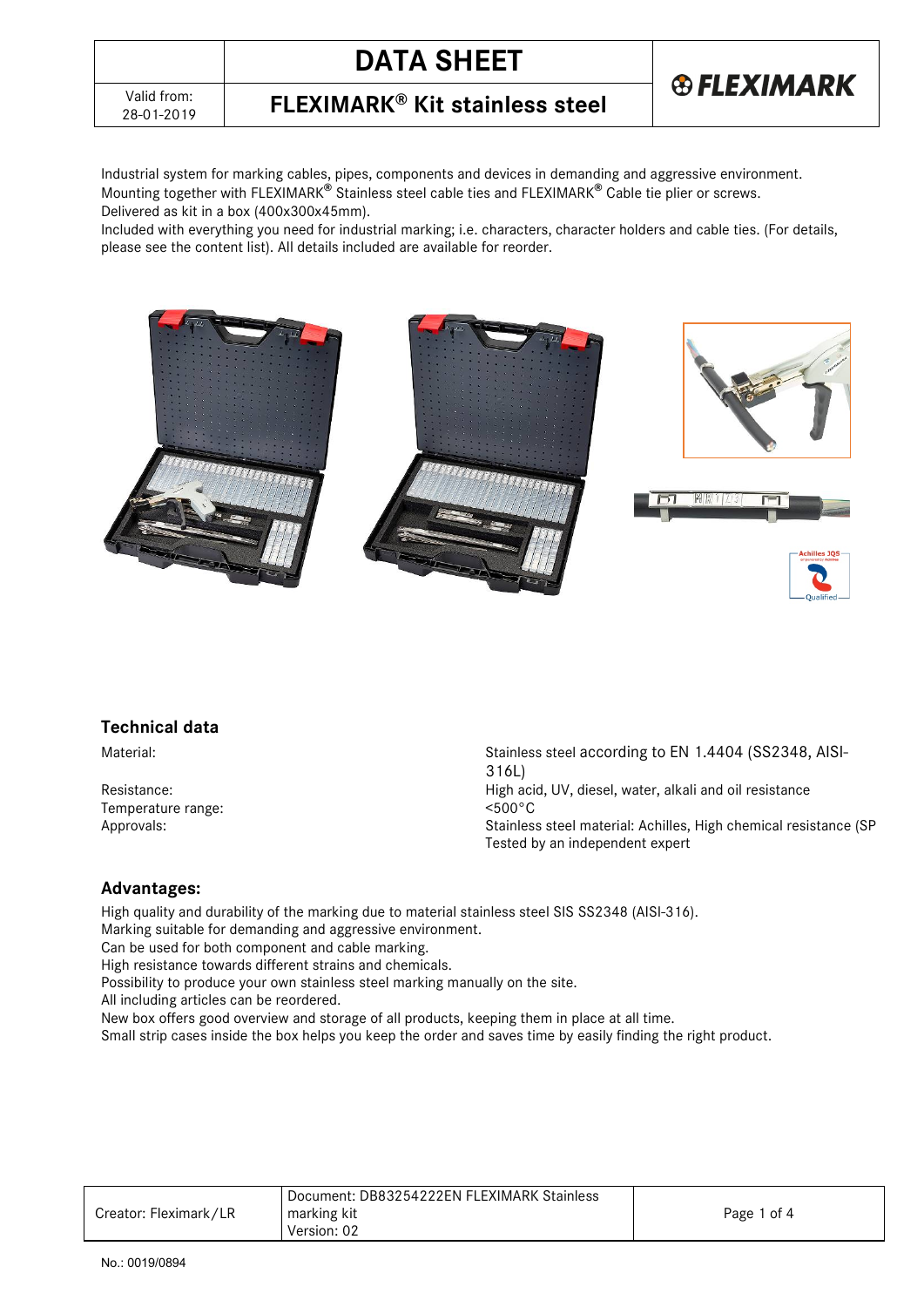### **Product data:**

| Part no. | Article designation                 | <b>FLEXIMARK®</b><br>Cable tie plier | Content<br>(unit) | PU |
|----------|-------------------------------------|--------------------------------------|-------------------|----|
| 83254222 | FLEXIMARK KIT STAINLESS STEEL       | No                                   |                   |    |
| 83254224 | FLEXIMARK KIT STIANLESS STEEL PLIER | Yes                                  |                   |    |

### **Resistance of FLEXIMARK® Stainless steel material**

(SP tested by an independent expert)

|                                                                                   | UV<br>resistance              | Ageing<br>resistance        | <b>Diesel</b><br>resistance                 | Acid<br>(H <sub>2</sub> SO <sub>4</sub> )<br>25%           | Alkali<br>(Detergent<br>solution,<br>10%) | <b>Distilled</b><br>water                  | Salt<br>water<br>(5%<br><b>NACI)</b>                        | <b>Transformer oil</b><br>(Nytro 10X)        | Ethanol                            |
|-----------------------------------------------------------------------------------|-------------------------------|-----------------------------|---------------------------------------------|------------------------------------------------------------|-------------------------------------------|--------------------------------------------|-------------------------------------------------------------|----------------------------------------------|------------------------------------|
| Stainless<br>$^{2/5}$<br><b>AISI316</b><br>S<br>Š,<br>steel<br>ω<br>A<br>$\sigma$ | Recom<br>–<br>ested<br>mended | Rec<br>ᅳ<br>ested<br>mended | 공<br>င္ဟ<br>men<br>ನ<br>$\Omega$<br>흐<br>eq | る<br>o<br>⊣<br>este<br>$\mathbf{B}$<br>$\Omega$<br>Q<br>eq | ٩<br>commen<br>ested<br>ded               | ΡĞ<br>C<br>$\circ$<br>—<br>ested<br>mended | る<br>ດ<br>0<br>–<br>з<br>este<br>men<br>غ<br>$\Omega$<br>pa | る<br>⊣<br>ወ<br>Ō<br>ಕ<br>ዳ<br>$\Omega$<br>eq | ゐ<br>ወ<br>Ū)<br>ಸ<br>ዳ<br>っ<br>ded |

### **Testresult Acid proof cable sign (SP test):**

**Ageing 200h +90°C**

Function well. No cracks or other visible damages. The surface of the sign is apparently unchanged. The print is fully readable.

#### **Chemical resistance**

Function well. The print is fully readable.

|                       | Document: DB83254222EN FLEXIMARK Stainless |             |
|-----------------------|--------------------------------------------|-------------|
| Creator: Fleximark/LR | marking kit                                | Page 2 of 4 |
|                       | Version: 02                                |             |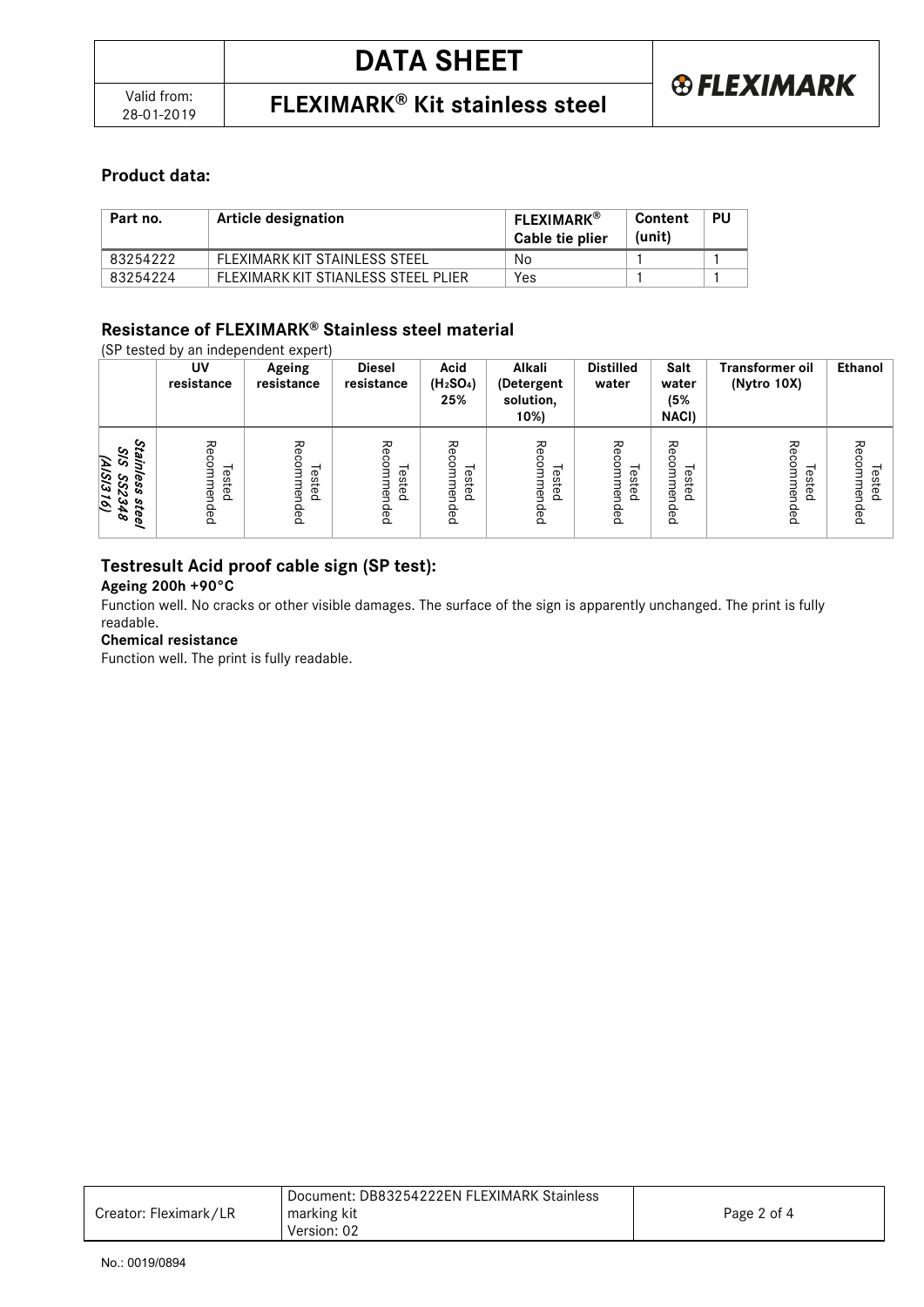# **DATA SHEET**

28-01-2019 **FLEXIMARK® Kit stainless steel**

# **®FLEXIMARK**

**FLEXIMARK® Stainless steel Characters** are delivered in strips with break marks for easy and quick mounting.



**FLEXIMARK® Stainless steel holders** are for cable and component marking. Mounting together with FLEXIMARK® Stainless steel characters.



**FLEXIMARK® Stainless steel NM holders** are for cable and component marking and mounting with FLEXIMARK® Stainless steel cable ties or screw.



**FLEXIMARK® Stainless steel M holders** are for component marking and mounting with screw.

**FLEXIMARK® Stainless steel cable ties,** also available with polyester coating are used for mounting NM character holders onto the cable. Mounted with the help of FLEXIMARK**®** Stainless steel cable tie plier.



**Self-locking cable ties with steel ball at the end of the tie for easy mounting.** 

If pulled in the opposite direction to re-open or loosen the tie, the ball is locked at the end of the tie and re-opening is impossible

**FLEXIMARK® Stainless steel cable tie plier** Handy processing tool for FLEXIMARK**®** Stainless steel ties (up to 0,3mm thickness).

**Cable tie is automatically cut at its end once the required tension is achieved.**



#### **Note:**

Pictures are not to scale and do not represent detailed images of each product.

| marking kit<br>Creator: Fleximark/LR<br>Page 3 of 4<br>Version: 02 |  | Document: DB83254222EN FLEXIMARK Stainless |  |
|--------------------------------------------------------------------|--|--------------------------------------------|--|
|--------------------------------------------------------------------|--|--------------------------------------------|--|